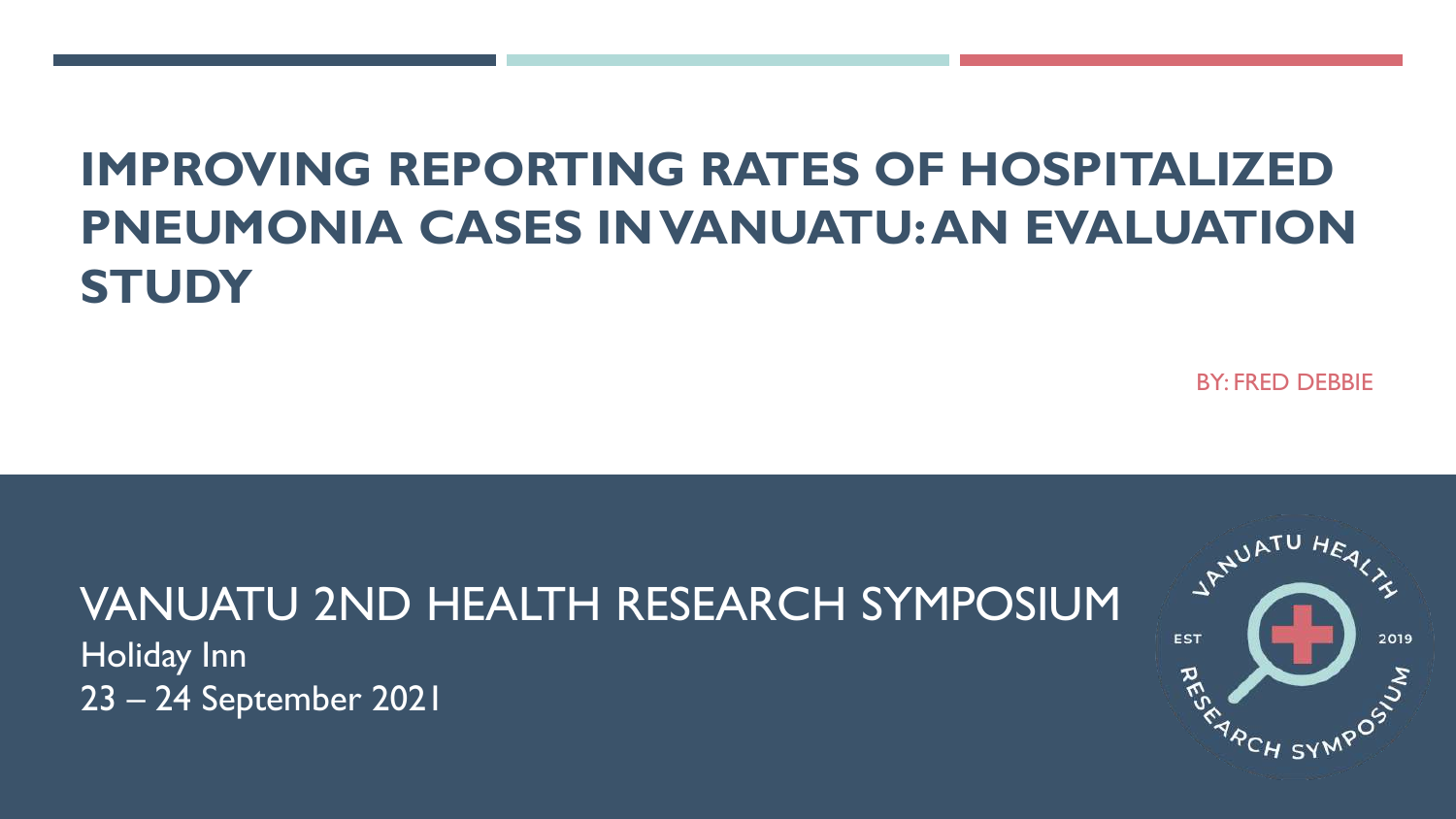### INTRODUCTION

- **The COVID-19 pandemic highlighted the need for surveillance of pneumonia and** severe acute respiratory illness (SARI)
- This did not exist in Vanuatu in early 2020
- We established enhanced surveillance of pneumonia and SARI in 2020
- The objective is to:
	- $\checkmark$  Rapidly identify people hospitalized that meet the case definition for COVID-19 to prompt testing and response
- Between April to December, reporting issues were observed
- We conducted a study to see if training for surveillance reporting improved the number of reports received

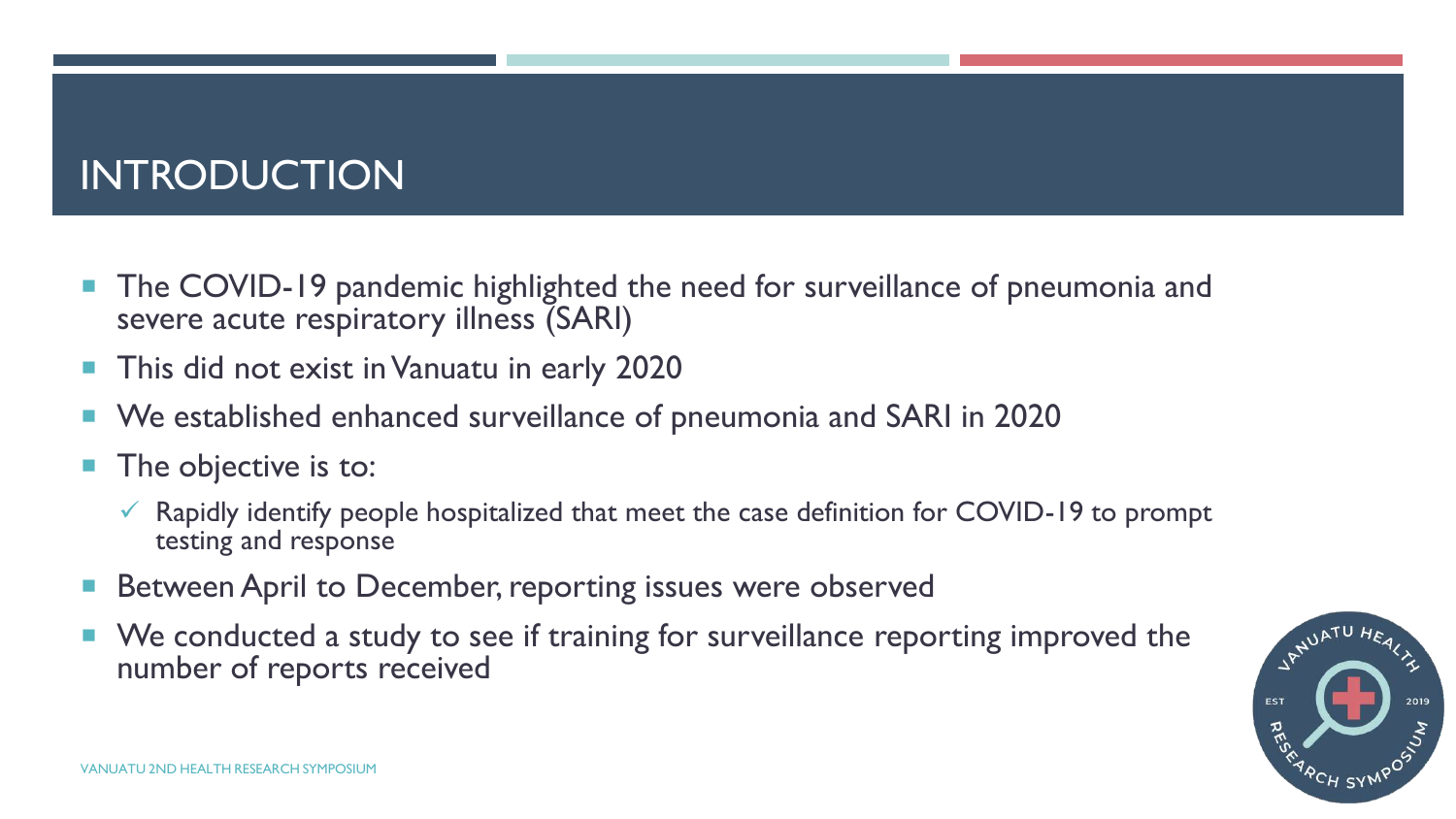## METHODS: ESTABLISHMENT OF PNEUMONIA SURVEILLANCE

- **Pheumonia surveillance commenced April 2020**
- Covers all 6 hospitals of Vanuatu (referral and provincial)
- **Utilization of key provincial surveillance officers**
- Weekly reporting (Forms, reporting process): The national surveillance officer proactively telephones and emails focal points weekly to prompt electronic reporting of the number of people hospitalized with pneumonia or SARI

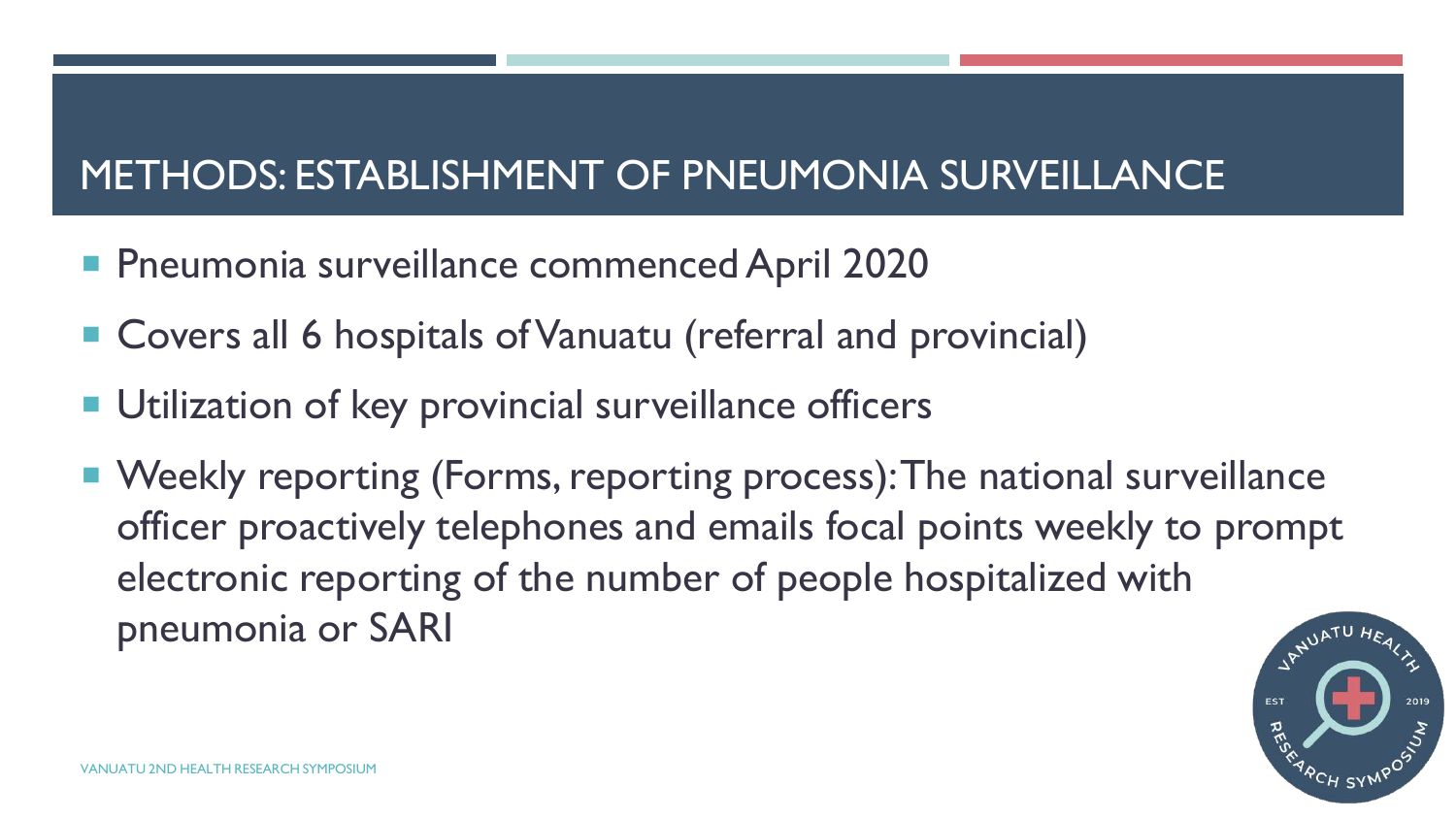### PNEUMONIA / SARI DATA COLLECTION FORMS

### Provincial Hospital Data Collection Form



| <b>Ward: ________________</b><br>Total Admissions: ________ |                                 | Hospital: ____________________ |                                |     |
|-------------------------------------------------------------|---------------------------------|--------------------------------|--------------------------------|-----|
|                                                             |                                 | <b>Week Number:</b>            |                                |     |
| Date                                                        | # New<br>pneumonia<br>admission | Age                            | # New SARI<br><b>Admission</b> | Age |
|                                                             |                                 |                                |                                |     |
|                                                             |                                 |                                |                                |     |
|                                                             |                                 |                                |                                |     |
|                                                             |                                 |                                |                                |     |
|                                                             |                                 |                                |                                |     |
|                                                             |                                 |                                |                                |     |
|                                                             |                                 |                                |                                |     |
|                                                             |                                 |                                |                                |     |
|                                                             |                                 |                                |                                |     |
|                                                             |                                 |                                |                                |     |
|                                                             |                                 |                                |                                |     |
|                                                             |                                 |                                |                                |     |
|                                                             |                                 |                                |                                |     |

#### **Provincial Weekly Hospital Surveillance Report Template - Pneumonia / SARI**

**Note:** SARI is **S**evere **A**cute **R**espiratory Tract **I**nfection**.** The Case definition for SARI is: A patient with acute respiratory infection with history of fever or measured fever of 38 degree Celsius and above and cough; with onset within the last 10 days; and who requires hospitalization.

#### VANUATU 2ND HEALTH RESEARCH SYMPOSIUM

### Vila Central Hospital Data Collection Form

#### COVID-19 Hospital Surveillance **Hospital Surveillance – Pneumonia/SARI/ILI data collection form**

| Facility               | Vila Central Hospital | Ward/Unit   |  |
|------------------------|-----------------------|-------------|--|
| Total Ward admission / |                       |             |  |
| <b>Presentations</b>   |                       |             |  |
| <b>EPI Week NO.</b>    |                       | Week ending |  |
|                        |                       | date        |  |

| Pneumonia |     |                          |    |                |
|-----------|-----|--------------------------|----|----------------|
| Date      | Age | <b>Swabbed for COVID</b> |    | <b>Remarks</b> |
|           |     | Yes                      | No |                |
|           |     |                          |    |                |
|           |     |                          |    |                |
|           |     |                          |    |                |
|           |     |                          |    |                |
|           |     |                          |    |                |
|           |     |                          |    |                |
|           |     |                          |    |                |
|           |     |                          |    |                |
|           |     |                          |    |                |
|           |     |                          |    |                |
|           |     |                          |    |                |
|           |     |                          |    |                |
|           |     |                          |    |                |
|           |     |                          |    |                |

| Date | Age |     | <b>Swabbed for COVID</b> | Remarks |          |
|------|-----|-----|--------------------------|---------|----------|
|      |     | Yes | No                       |         |          |
|      |     |     |                          |         | UATU HEA |
|      |     |     |                          |         |          |
|      |     |     |                          |         |          |
|      |     |     |                          |         |          |
|      |     |     |                          |         |          |
|      |     |     |                          |         |          |
|      |     |     |                          |         | EST      |
|      |     |     |                          |         |          |
|      |     |     |                          |         |          |
|      |     |     |                          |         | ঽ        |
|      |     |     |                          |         |          |
|      |     |     |                          |         |          |
|      |     |     |                          |         |          |
|      |     |     |                          |         |          |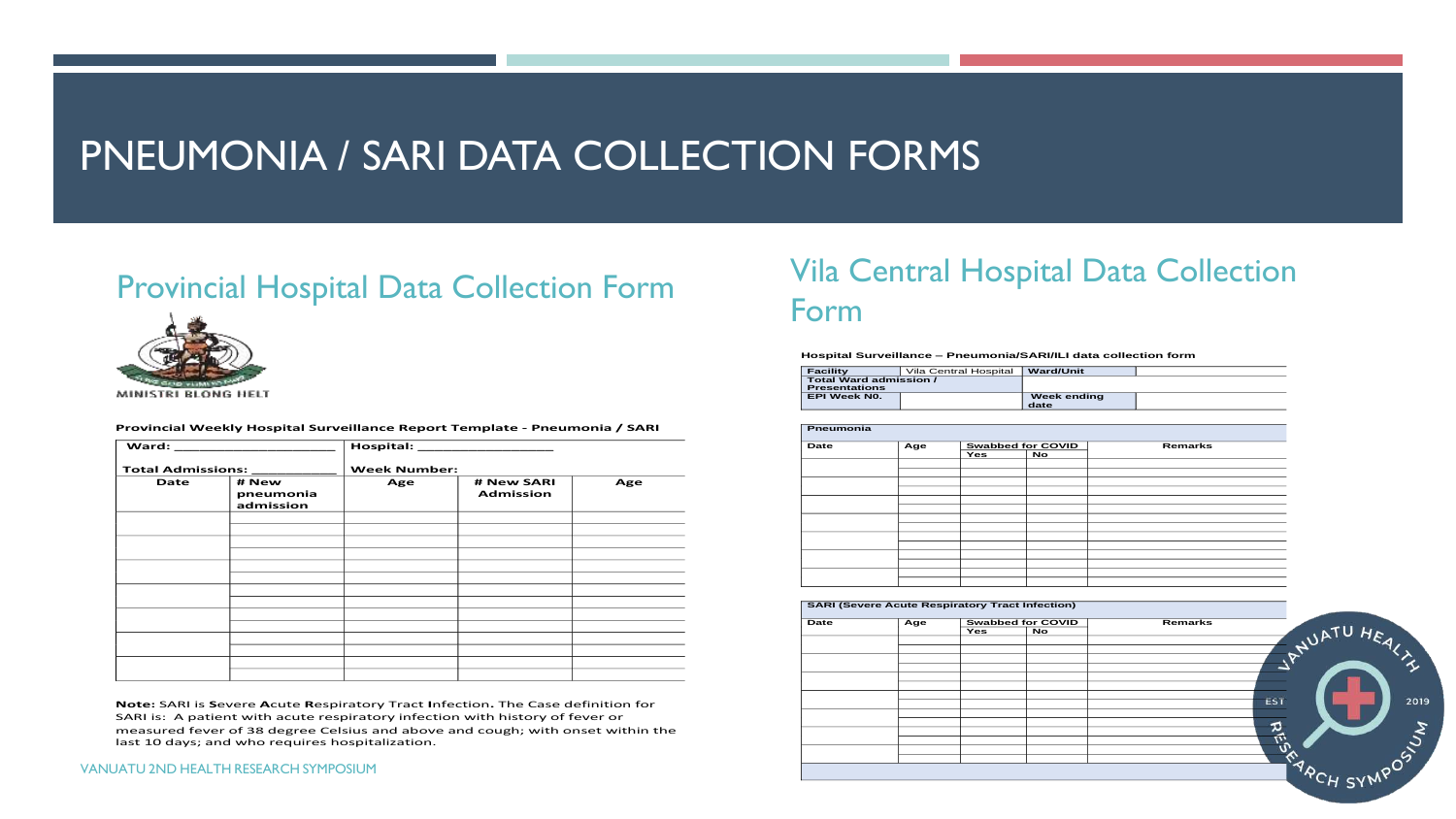### REPORTING PROCESS

#### **Table 1**

#### **Deadlines for Pneumonia /SARI reports of the six hospitals**

| <b>Facility</b>                 | Weekly                       |
|---------------------------------|------------------------------|
| Lenakel Hospital                | Monday of the following week |
| Vila Central Hospital           | Monday of the following week |
| Lolowai Hospital                | Monday of the following week |
| <b>Norsup Hospital</b>          | Monday of the following week |
| Northern Provincial<br>Hospital | Monday of the following week |
| Quatvaes                        | Monday of the following week |

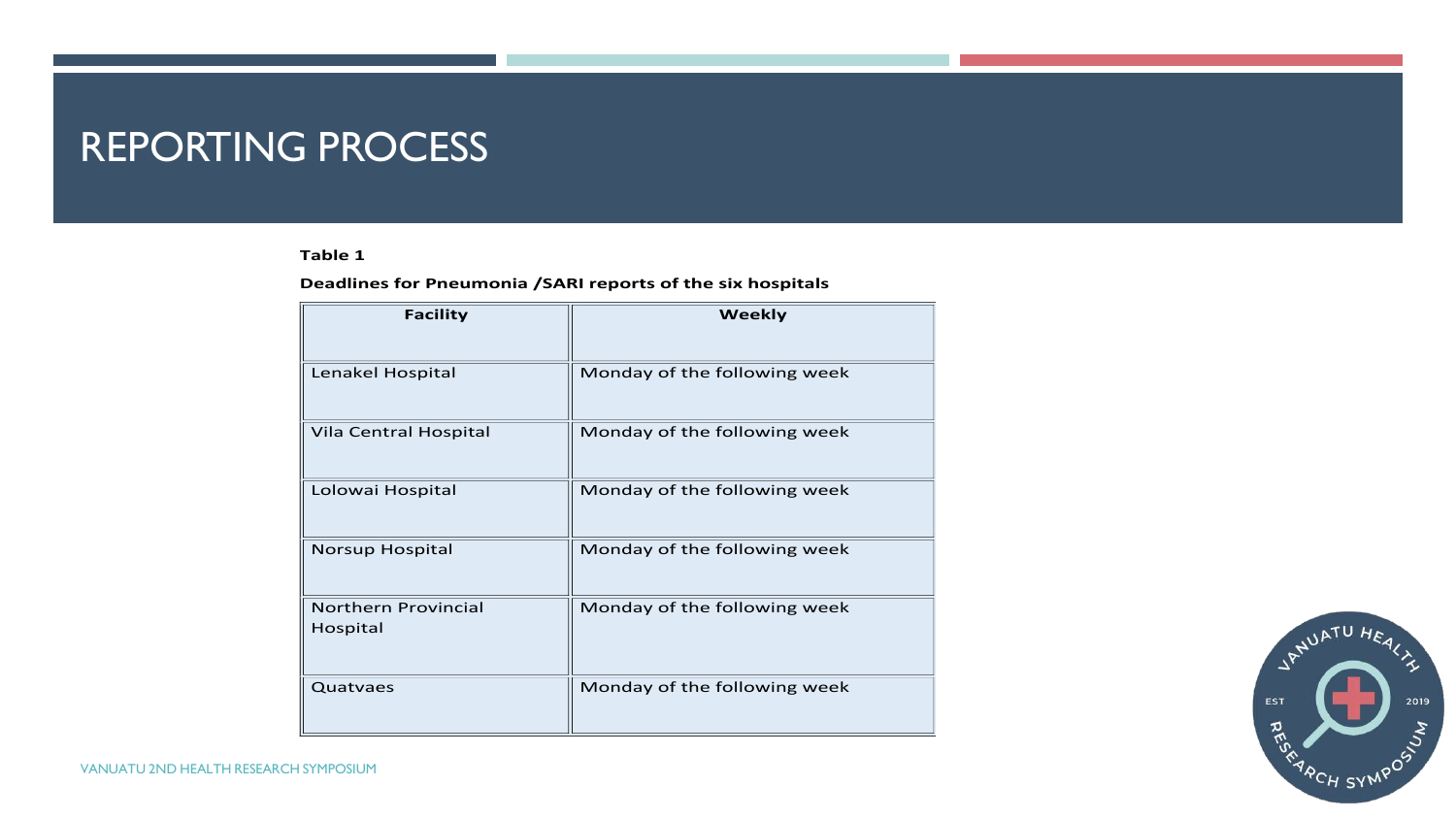### METHODS: EVALUATION

- In May 2021, one week training program was conducted
- 41 participants from all the provinces (Surveillances officers, HIS officers, Laboratory officers and public health managers) attended
- **Post training evaluation**



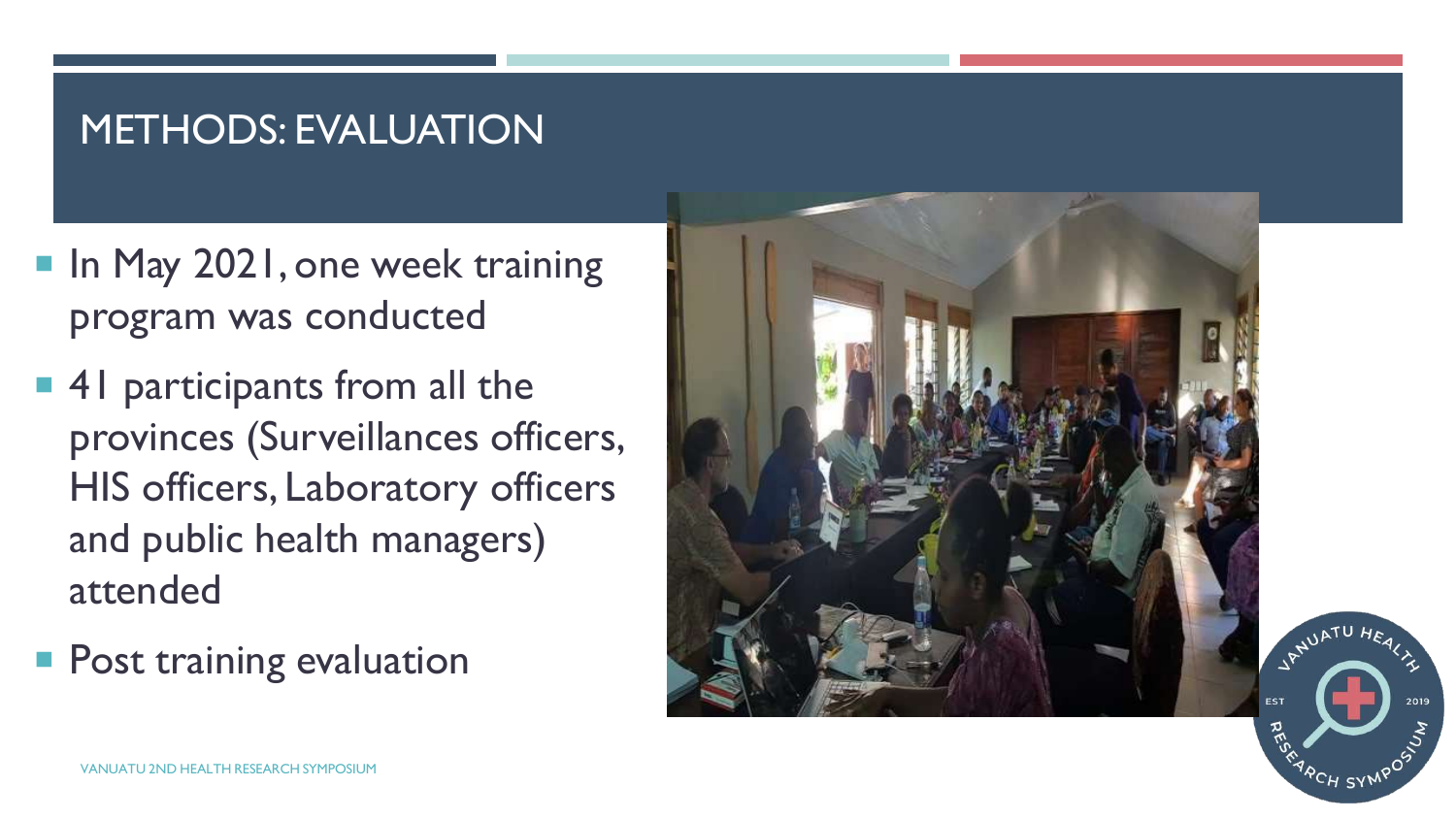### RESULTS



- **Improvements also in:** 
	- **Reporting timeliness**
	- **Completeness**
	- **Accuracy**

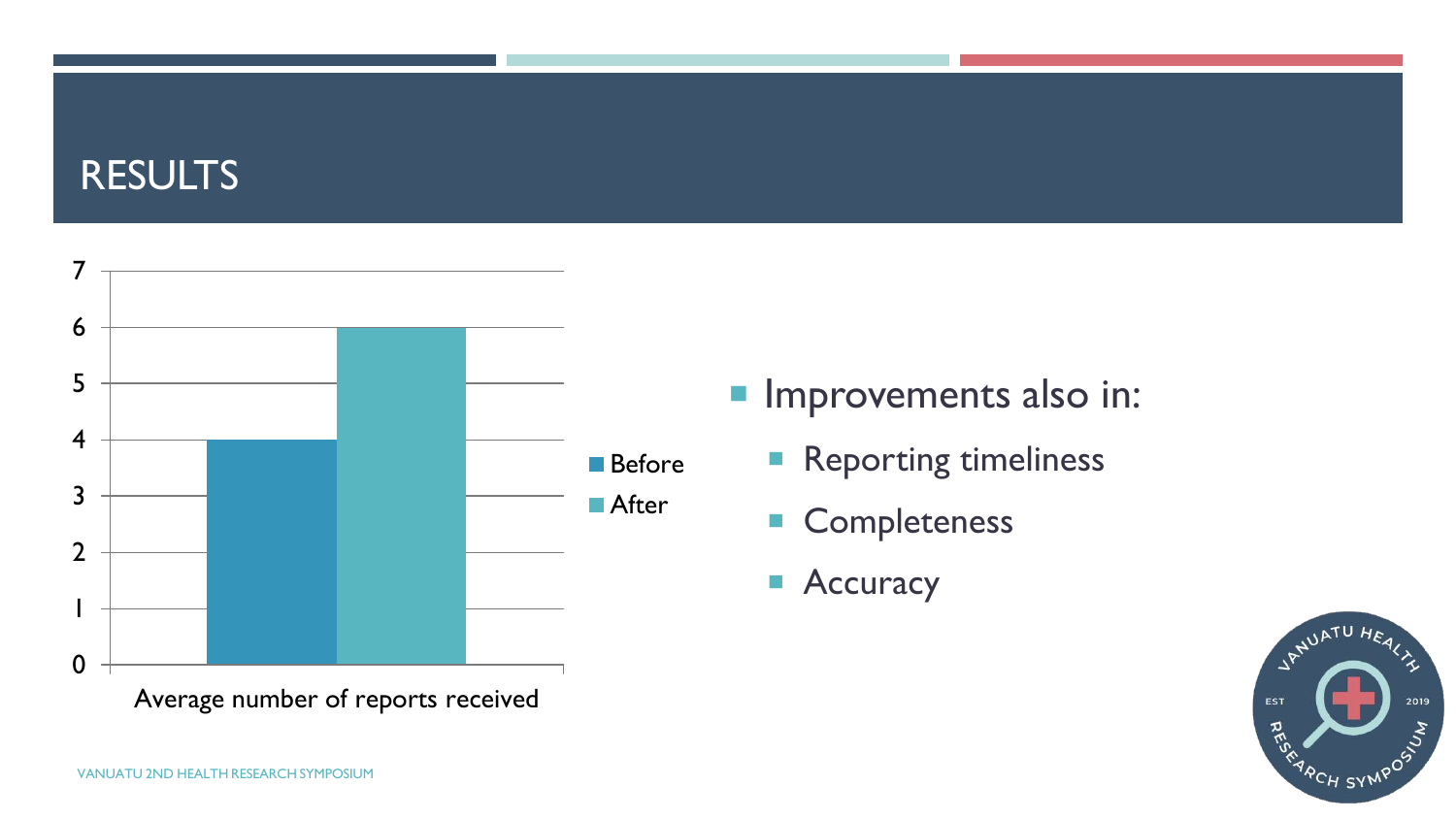### **DISCUSSION**

- Other contributing factors affecting reporting rates are:
	- Communication challenges e.g. Ongoing internet access or Telecommunication challenges
	- $\checkmark$  Surveillance officer engagement with other roles
	- $\checkmark$  Lack of supportive mechanisms in terms of resource to support surveillance

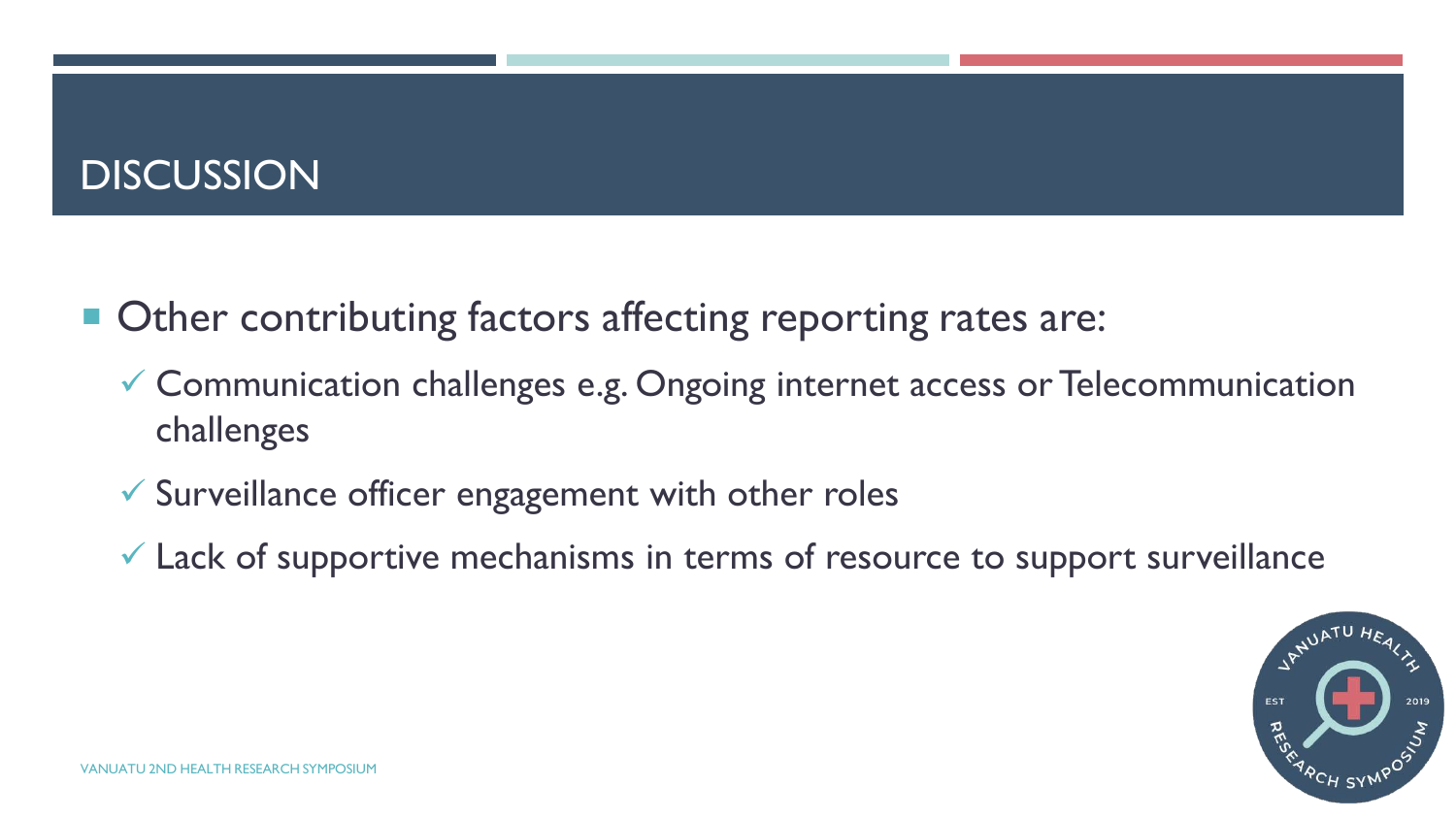### RECOMMENDATIONS / IMPLICATIONS

- **The surveillance of hospitalized pneumonia is very important to help hospitals in** Vanuatu identify COVID-19 cases in the presence of a community outbreak.
- **Hospital managements should contribute to support strengthen disease surveillance** systems through the following:
	- $\checkmark$  Scale up electronic data collection systems to improve timeliness and efficiency
	- $\checkmark$  Reporting exchange barriers must not be overlooked to avoid reporting lag
	- Supportive supervision
- A Study to describe the development of the pneumonia surveillance system in the context of COVID-19 in the future may reinforce strengthening of other diseased as surveillance.